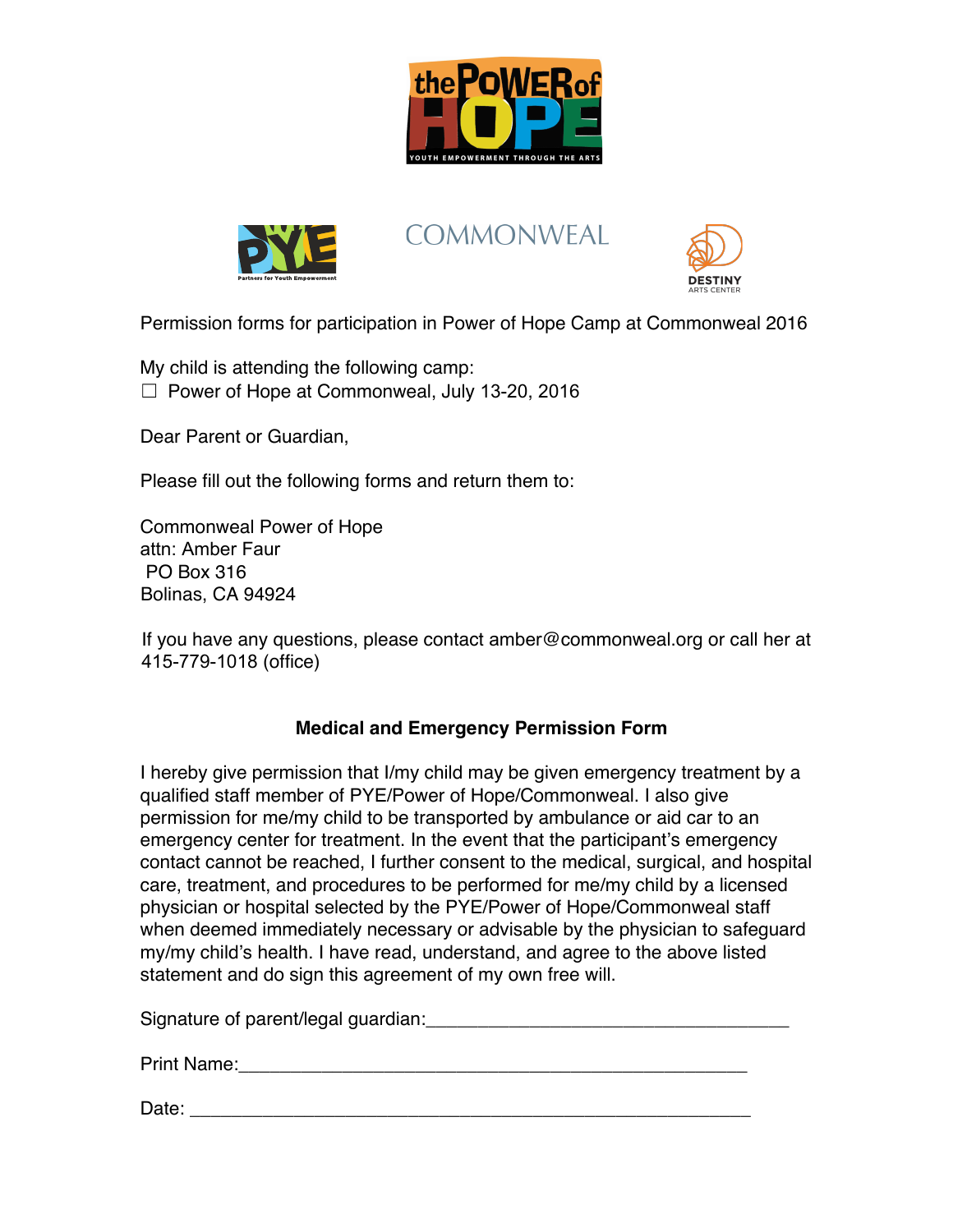### **Hold Harmless Parental Release Form for Commonweal Power of Hope Camp**

*This information is necessary for your participation in the Commonweal Power of Hope Camp. Each line must be initialed by a parent or guardian. Participants who are 18 years of age may complete this form themselves.* 

#### Please initial each statement and sign below:

**I permit my youth** to participate in the Commonweal Power of Hope camp on August 7-14, 2015. **I hereby hold harmless** PYE/POH/Commonweal/Destiny Arts, its employees, officers and agents, funders, and landlords, and any leaders of these organizations from any and all responsibility and liability of any nature that may arise during the camp from circumstances beyond these organizations' control. **I hereby hold harmless** PYE/POH/Commonweal/Destiny Arts, its employees, officers and agents, and any leaders of these organizations from any and all responsibility and liability of any nature which may arise if the named participant leaves the grounds of the program without authorization, or otherwise goes against

the basic program guidelines listed on the application form.

**Insurance:** It is the responsibility of every participant, their parent or legal guardian to provide their own accident and health coverage while participating in all Commonweal Power of Hope activities. I understand that Commonweal Power of Hope does not provide any accident or health coverage for its participants. **Participation:** I give permission for my child to participate in activities, field trips, and swimming and to be transported in vans or private automobiles as authorized by Commonweal, PYE, Destiny Arts or Power of Hope.

**Valuables:** We ask that youth do not bring cell phones, I-PODS, CD players, headsets or other equipment to camp unless they are needed for travel. Participants will be asked to check any valuables in with the camp manager for safe keeping at registration. This includes electronic equipment, passports, money, and any other valuables. Participants will not need any money during the camp. I understand that my youth needs to check in valuables with the camp manager at registration and that Commonweal, PYE, Destiny Arts, Power of Hope cannot take responsibility for any missing valuables at camp.

**Photo Release:** I give permission for PYE/Commonweal/Power of Hope/Destiny Arts or those who have the written consent of PYE/Commonweal/Power of Hope/Destiny Arts to use photo or videos of my child for purposes of promoting future Power of Hope programs. I expressly release PYE/Power of

Hope/Commonweal/Destiny Arts, your agents, employees, licensees, and assigns from any and all claims in which I have or may have for invasion of privacy, defamation, or any other cause of action arising out of the use of these photographs and video.

**Does this youth:** Please indicate whether the participant has a history of behavioral or other problems such as substance abuse, involvement with the criminal justice system or mental health issues.

#### **No \_\_\_\_\_\_\_\_ Yes \_\_\_\_\_\_\_\_\_ If yes, please elaborate in writing or by phone**

#### **Behavioral Guidelines**

*Although the Commonweal Power of Hope Camp helps youth make positive decisions, it is NOT a treatment program. Within the clearly defined boundaries and structures of the program, youth have many opportunities to make choices at camp. As such, youth who are unable to manage their behavior without fulltime supervision are not appropriate for this program. We cannot accept youth who have a history of running away from programs, or who have exhibited any predatory sexual behavior or other behaviors that put themselves or others at risk. It is incumbent on you to speak with us if you have any questions about whether a particular youth is appropriate for this program.* 

*I have read, initialed, and understand the above terms and have completed this form to the best of my ability.* 

| Date: <u>Date:</u> |
|--------------------|
|                    |
|                    |
|                    |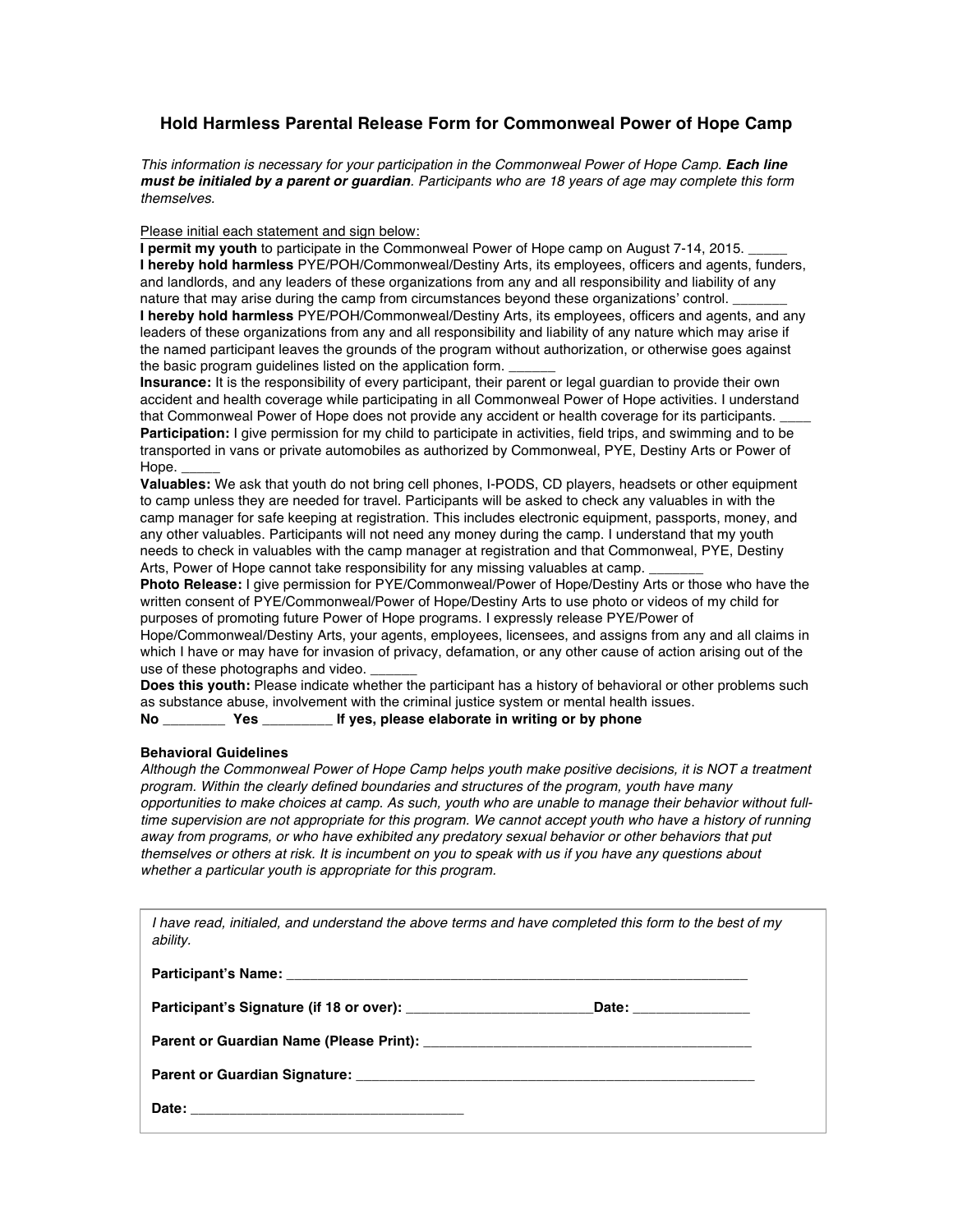# General Information/Health History

| <b>Full name:</b> | <u> 1989 - John Stein, Amerikaansk politiker († 1989)</u>                                                                   |  |  |
|-------------------|-----------------------------------------------------------------------------------------------------------------------------|--|--|
| DOB:              |                                                                                                                             |  |  |
|                   |                                                                                                                             |  |  |
|                   |                                                                                                                             |  |  |
|                   |                                                                                                                             |  |  |
|                   |                                                                                                                             |  |  |
|                   |                                                                                                                             |  |  |
|                   |                                                                                                                             |  |  |
| H                 | Please attach a photocopy of both sides of the insurance card. If you do not have medical insurance,<br>enter "none" above. |  |  |
|                   | In case of emergency, notify the person below:                                                                              |  |  |
|                   |                                                                                                                             |  |  |

| Address:                | Home phone:        | Other phone: |
|-------------------------|--------------------|--------------|
| Alternate contact name: | Alternate's phone: |              |

**Health History**<br>Do you currently have or have you ever been treated for any of the following?

| <b>Yes</b> | <b>No</b> | <b>Condition</b>                                                                                                                                                          | <b>Explain</b>                  |
|------------|-----------|---------------------------------------------------------------------------------------------------------------------------------------------------------------------------|---------------------------------|
|            |           | <b>Diabetes</b>                                                                                                                                                           | Last HbA1c percentage and date: |
|            | 0         | Hypertension (high blood pressure)                                                                                                                                        |                                 |
|            |           | Adult or congenital heart disease/heart attack/chest pain<br>(angina)/heart murmur/coronary artery disease. Any heart<br>surgery or procedure. Explain all "yes" answers. |                                 |
|            |           | Family history of heart disease or any sudden heart-<br>related death of a family member before age 50.                                                                   |                                 |
|            |           | Stroke/TIA                                                                                                                                                                |                                 |
|            |           | Asthma                                                                                                                                                                    | Last attack date:               |
|            |           | Lung/respiratory disease                                                                                                                                                  |                                 |
|            |           | COPD                                                                                                                                                                      |                                 |
|            |           | Ear/eyes/nose/sinus problems                                                                                                                                              |                                 |
|            |           | Muscular/skeletal condition/muscle or bone issues                                                                                                                         |                                 |
|            |           | Head injury/concussion                                                                                                                                                    |                                 |
|            |           | Altitude sickness                                                                                                                                                         |                                 |
|            |           | Psychiatric/psychological or emotional difficulties                                                                                                                       |                                 |
|            |           | Behavioral/neurological disorders                                                                                                                                         |                                 |
|            |           | Blood disorders/sickle cell disease                                                                                                                                       |                                 |
|            |           | Fainting spells and dizziness                                                                                                                                             |                                 |
|            |           | Kidney disease                                                                                                                                                            |                                 |
|            |           | Seizures                                                                                                                                                                  | Last seizure date:              |
|            |           | Abdominal/stomach/digestive problems                                                                                                                                      |                                 |
|            |           | Thyroid disease                                                                                                                                                           |                                 |
|            |           | Excessive fatigue                                                                                                                                                         |                                 |
|            |           | Obstructive sleep apnea/sleep disorders                                                                                                                                   | CPAP: Yes□ No□                  |
|            |           | List all surgeries and hospitalizations                                                                                                                                   | Last surgery date:              |
|            |           | List any other medical conditions not covered above                                                                                                                       |                                 |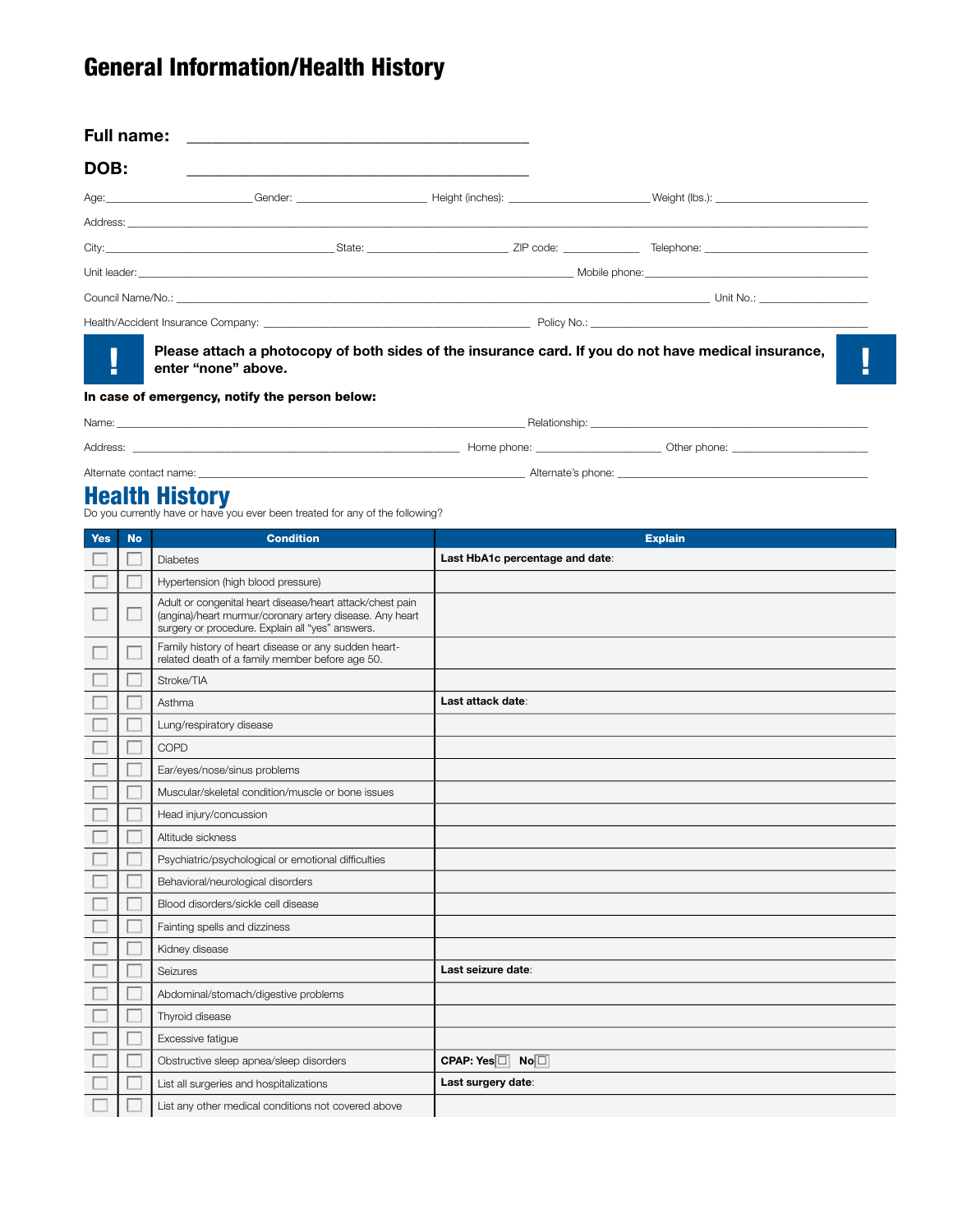## General Information/Health History

| <b>Full name:</b> |  |
|-------------------|--|
| DOB:              |  |

## Allergies/Medications

Are you allergic to or do you have any adverse reaction to any of the following?

| Yes N | No Allergies or Reactions | <b>Explain</b> |  | Yes No Allergies or Reactions | <b>Explain</b> |
|-------|---------------------------|----------------|--|-------------------------------|----------------|
|       | Medication                |                |  | Plants                        |                |
|       | Food                      |                |  | Insect bites/stings           |                |

**List all medications currently used, including any over-the-counter medications.**

## □ CHECK HERE IF NO MEDICATIONS ARE ROUTINELY TAKEN. □ IF ADDITIONAL SPACE IS NEEDED, PLEASE

# **INDICATE ON A SEPARATE SHEET AND ATTACH.**

| <b>Medication</b> | <b>Dose</b> | Frequency | Reason |
|-------------------|-------------|-----------|--------|
|                   |             |           |        |
|                   |             |           |        |
|                   |             |           |        |
|                   |             |           |        |
|                   |             |           |        |
|                   |             |           |        |

 $\Box$  YES  $\Box$  NO Non-prescription medication administration is authorized with these exceptions:

Administration of the above medications is approved for youth by:

**Parent/guardian signature MD/DO, NP, or PA signature (if your state requires signature)**

**Bring enough medications in sufficient quantities and in the original containers. Make sure that they are NOT expired, including inhalers and EpiPens. You SHOULD NOT STOP taking any maintenance**  $\begin{bmatrix} 1 & 1 \\ 0 & 1 \end{bmatrix}$ 

\_\_\_\_\_\_\_\_\_\_\_\_\_\_\_\_\_\_\_\_\_\_\_\_\_\_\_\_\_\_\_\_\_\_\_\_\_\_\_\_\_\_\_\_\_\_\_\_\_\_\_\_\_\_\_\_\_\_\_\_\_\_\_\_\_\_\_\_\_\_\_ / \_\_\_\_\_\_\_\_\_\_\_\_\_\_\_\_\_\_\_\_\_\_\_\_\_\_\_\_\_\_\_\_\_\_\_\_\_\_\_\_\_\_\_\_\_\_\_\_\_\_\_\_\_\_\_\_\_\_\_\_\_\_\_\_\_\_\_\_\_\_\_



## Immunization

The following immunizations are recommended by the BSA. Tetanus immunization is required and must have been received within the last 10 years. If you had the disease, check the disease column and list the date. If immunized, check yes and provide the year received.

| <b>Yes</b> | <b>No</b> | <b>Had Disease</b> | <b>Immunization</b>                        | Date(s) | Please list any additional information<br>about your medical history:                                                                                                                                                          |
|------------|-----------|--------------------|--------------------------------------------|---------|--------------------------------------------------------------------------------------------------------------------------------------------------------------------------------------------------------------------------------|
|            |           |                    | Tetanus                                    |         |                                                                                                                                                                                                                                |
|            |           |                    | Pertussis                                  |         |                                                                                                                                                                                                                                |
|            |           |                    | Diphtheria                                 |         |                                                                                                                                                                                                                                |
|            |           |                    | Measles/mumps/rubella                      |         |                                                                                                                                                                                                                                |
|            |           |                    | Polio                                      |         |                                                                                                                                                                                                                                |
|            |           |                    | Chicken Pox                                |         | <b>DO NOT WRITE IN THIS BOX</b><br>Review for camp or special activity.                                                                                                                                                        |
|            |           |                    | <b>Hepatitis A</b>                         |         |                                                                                                                                                                                                                                |
|            |           |                    | <b>Hepatitis B</b>                         |         | Date: The Contract of the Contract of the Contract of the Contract of the Contract of the Contract of the Contract of the Contract of the Contract of the Contract of the Contract of the Contract of the Contract of the Cont |
|            |           |                    | Meningitis                                 |         | Further approval required: Yes No                                                                                                                                                                                              |
|            |           |                    | Influenza                                  |         |                                                                                                                                                                                                                                |
|            |           |                    | Other (i.e., HIB)                          |         |                                                                                                                                                                                                                                |
|            |           |                    | Exemption to immunizations (form required) |         | Date: the contract of the contract of the contract of the contract of the contract of the contract of the contract of the contract of the contract of the contract of the contract of the contract of the contract of the cont |